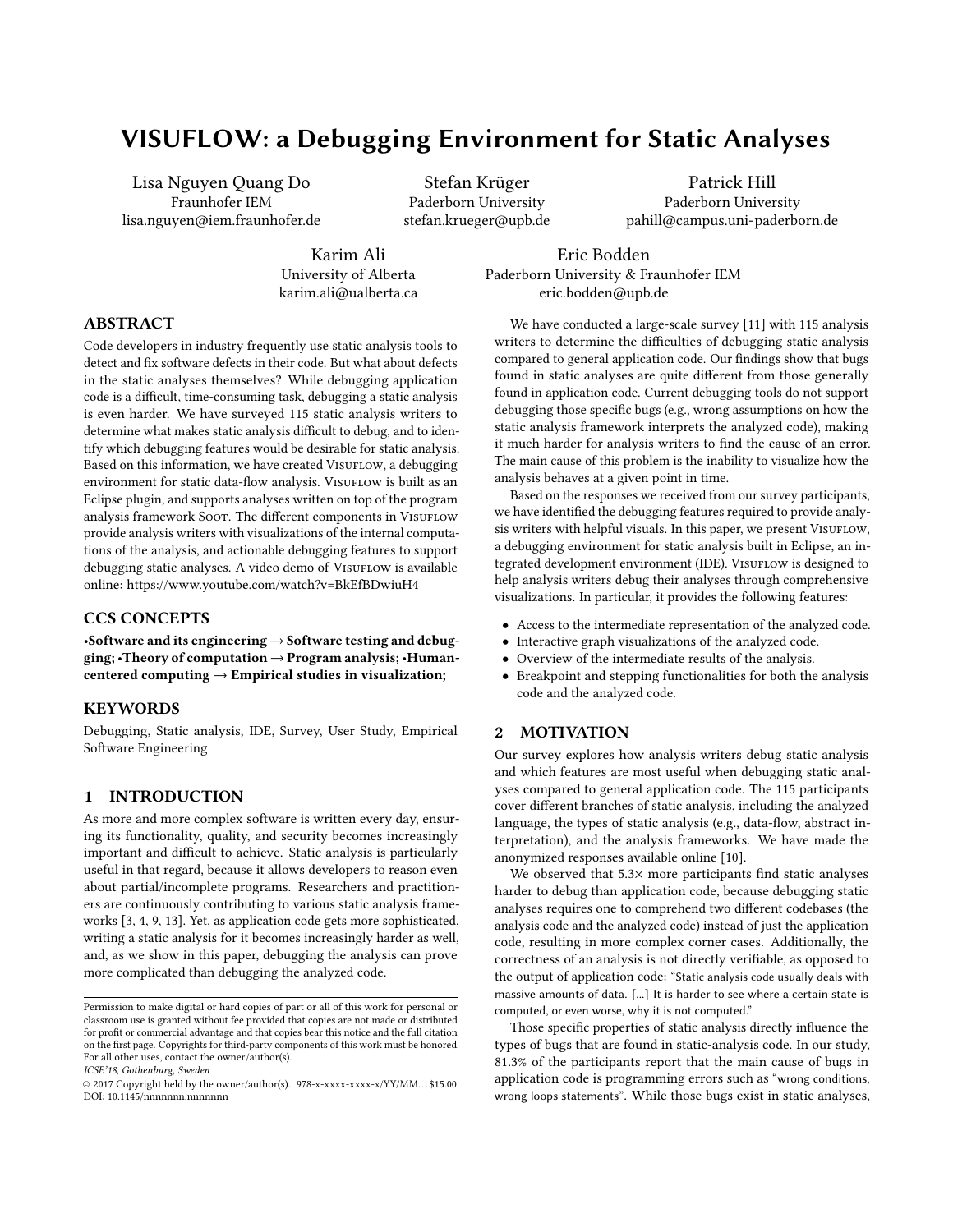<span id="page-1-0"></span>

Figure 1: Importance of the features for debugging static analysis. IR denotes Intermediate Representation.

they are only mentioned by 41.7% of the participants. Corner cases, algorithmic errors, and handling the analysis semantics and infrastructure are signicantly more prevalent in static analysis than in application code.

Since the bugs found in static analyses are different from the ones found in application code, one would expect different debugging tools to be used for those two types of code. However, our survey showed that regardless of the type of code that participants write, they use the same techniques: breakpoints and stepping, variable inspection, printing intermediate results, debugging tools such as gdb or the Eclipse integrated debugger, and coding support such as auto-completion. Interestingly, participants expressed dissatisfaction with their debugging tools in general. This shows that existing debugging tools are not sufficient to fully support static analysis writers: "While the IDE can show a path through [my] code for a symbolic execution run, it doesn't show analysis states along that path." Overall, current debugging tools miss one crucial component to properly support static analysis: visibility of what is (not) computed in the analysis at a given point of its execution.

We asked the participants which debugging features would be useful in a debugging environment and noticed a significant difference between the features requested to debug static analysis and application code (( $p = 0.04 \le 0.05$ ) for a  $\chi^2$  test). For application code, participants requested better coding support and bet-code code, participants requested better coding support and hot-code replacement. For static analysis, participants requested better visualizations of the analysis constructs such as the intermediate representation of the code or intermediate results of the analysis (18.4%), graph visualizations of the analysis (23.7%), omniscient debugging (13.2%) [\[8\]](#page-3-6), and better breakpoints and stepping functionalities that would allow them to step through both the analysis code and the analyzed code at the same time. Figure [1](#page-1-0) details the relative importance of those debugging features.

Through our survey, we see that current debugging tools are designed for application code, and while helpful, they are not sufficient to fully support debugging static analysis. We identified the following debugging features that a static analysis debugger should provide: graph visualizations, access to analysis intermediate results, and better conditional breakpoints.

## <span id="page-1-1"></span>3 VISUFLOW

Based on the features identified in the survey, we present VISUFLOW, a debugging environment for static analyses. We have implemented VISUFLOW on top of the Eclipse IDE, and it supports debugging static data-flow analyses written on top of the Soot [\[14\]](#page-3-7) analysis framework. Our survey shows the importance of displaying both the analysis code and the analyzed code, and in particular, highlighting how the former handles the latter. With this goal in mind, we have designed VISUFLOW provide such information, presented in an understandable and usable manner.

We detail below the main functionalities of VISUFLOW, illustrated in Figure [2,](#page-2-0) using the corresponding numbers.

- 1. Java Editor: We used the standard Eclipse Java Editor and its functionalities (e.g., Eclipse breakpoints) to display the analysis code, since providing users with familiar views and functionalities allows for a better integration of VISUFLOW into the Eclipse IDE. We extended the Java Editor to add navigation functions between this view and the other views, as detailed below.
- 2. **Jimple View:** Soot converts Java code to an intermediate representation called Jimple, which it then analyzes. To show analysis writers how the analysis handles Jimple code, we introduced a Jimple View that shows the analyzed code in Jimple format. The Jimple code is not editable, because it is automatically generated by Soor. Similar to the Java Editor, the Jimple View offers navigation functionalities to other views.
- 3. Unit Breakpoints: In the Jimple View, analysis writers can set special breakpoints called Unit Breakpoints that stop the execution of the analysis at a given unit (i.e., Jimple statement). Once the execution stops, VISUFLOW highlights the Jimple statement being currently analyzed, and the user may step through the intermediate representation of the analyzed code to debug their analysis. By jointly using the stepping functionalities of the Unit Breakpoints and the Java Editor's breakpoints, analysis writers can step through both code bases at the same time, without needing to write complex conditional breakpoints in the standard Eclipse debugger.
- 4. Graph View: By default, this view displays the call graph of the analyzed code. The user can explore the control flow graph (CFG) of a particular method by selecting its node in the call graph. One can also navigate between the CFGs of different methods through navigation menus as shown in Figure [2.](#page-2-0) On the edges of the CFGs, VISUFLOW displays the information propagated by the analysis. Such access to the intermediate results of the analysis allows users to follow the data flows and locate miscalculations more easily. When stepping through the Jimple code, VISUFLOW highlights the corresponding unit in the Graph View. Tooltips give access to more information about the different units.

The Graph View is intended to give the user a better understanding of the structure of the analyzed code, while also providing a more visual approach to debugging. It combines different information about the analysis, the analyzed code, and the intermediate results, thus providing an easy way to keep track of multiple things without cluttering the interface with code. These characteristics also cause the graphs to act as navigational hubs from which the user can jump to the different views based on what is observed in the graph to gather more information. The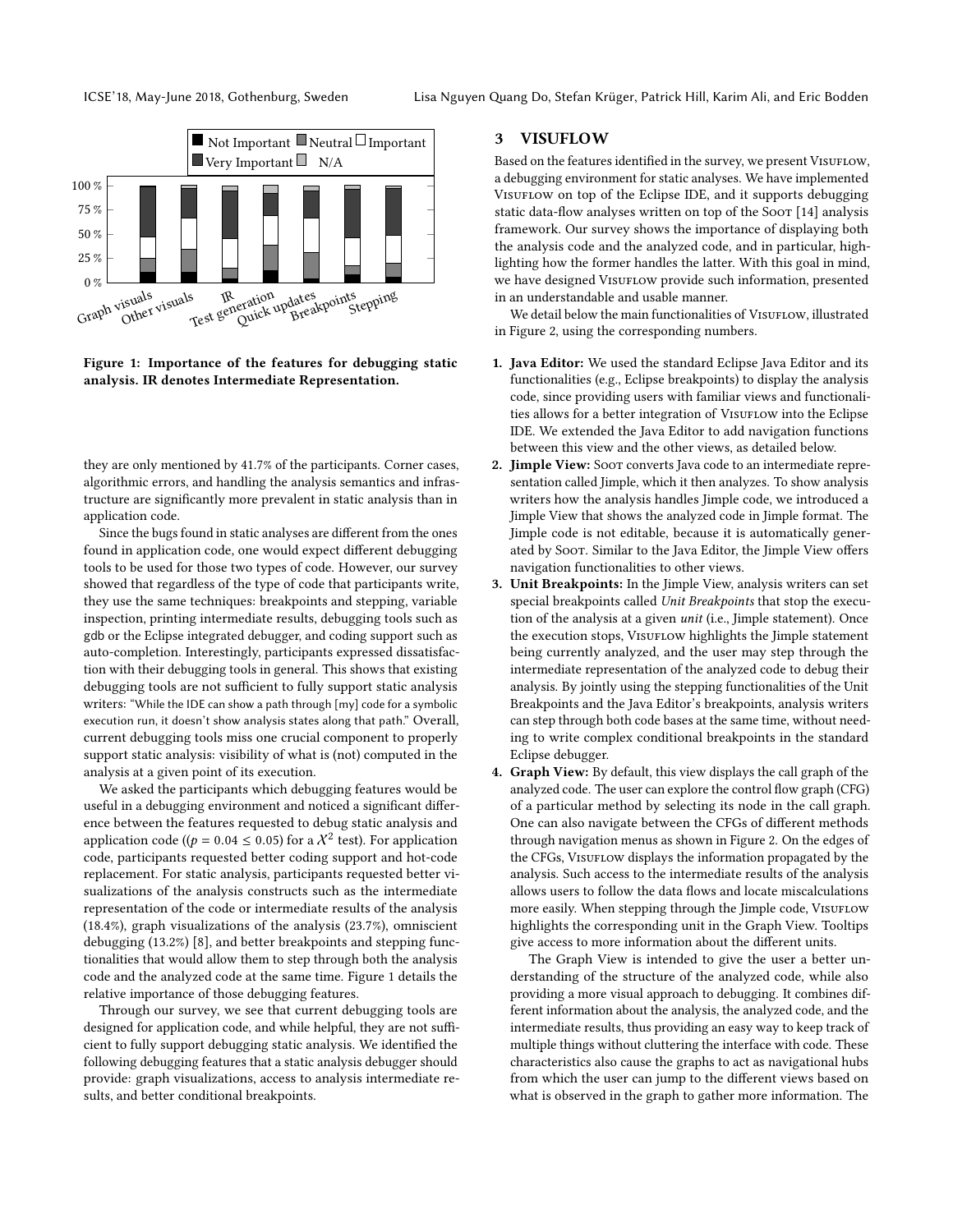### VISUFLOW: a Debugging Environment for Static Analyses **ICSE** 18, May-June 2018, Gothenburg, Sweden

<span id="page-2-0"></span>

Figure 2: The graphical user interface of VISUFLOW. We describe the labeled views in Section [3.](#page-1-1)

graph information, retrieved from the data model, is displayed using the open source framework GraphStream [\[2\]](#page-3-8), which scales to graphs with a large number of nodes.

- 5. Results View: The intermediate results are also shown in the Results View, along with additional information such as editable tags that the developer can use to mark specific units. This view also contains searching and filtering functionalities, which is especially helpful for methods with a large number of statements.
- 6. Unit Inspection View: This view enables analysis writers who are unfamiliar with Soor and Jimple to inspect Jimple statements and see how they are constructed. Since Soor analyses manipulate Jimple statements, understanding Jimple units helps analysis writers design appropriate analysis rules, or judge the correctness of existing ones.
- 7. Synchronization and Navigation: VISUFLOW allows users to synchronize the Unit Inspection View, the Graph View and the Results View so that statements that are selected in a view are also shown in the other views. In order to connect the different views, we enriched VISUFLOW with navigation features that allow developers to switch between views through drop-down menus, as illustrated in Figure [2.](#page-2-0) The synchronization functionalities provide a smooth navigation between all views that does not disrupt the analysis writer by forcing them to manually look for a specific statement when switching between views.

The different views and breakpoints of VISUFLOW are implemented as an extension of the standard Eclipse UI components. To populate the views with analysis information, VISUFLOW maintains an internal data model of the intermediate representation of the analyzed code. The tool hooks into Eclipse's builder and uses Eclipse's OSGi-Event Model to populate and update this data model at every change in the code base. The intermediate results of the analysis

are updated every time the analysis is re-run, using a Java agent to instrument the analysis to collect the information at runtime.

## 4 EVALUATION

To evaluate the usefulness of VISUFLOW, we conducted a user study with 20 participants. We prepared faulty analyses that do not produce correct results for a given piece of analyzed code. Each participant debugged two such analyses, each containing three errors, and used VISUFLOW for one analysis, and the standard Eclipse debugging environment (hereafter named Eclipse) for the other. Half of the participants used VISUFLOW first, and the other half Eclipse first. We recorded how many errors the participants could identify and fix, how long they spent using each feature of the tools, and asked them to fill a comparative questionnaire and to discuss their impressions of the two tools. The results are available online [\[10\]](#page-3-5).

Figure [1](#page-3-9) shows that the IDE features that were most used by the participants include many of VISUFLOW's features (i.e., the Graph View, the Jimple View, the breakpoints, and the Results View). With VISUFLOW, participants spent 25.6% less time using the Java Editor, and 44.4% less time stepping through the code. Instead, they spent this time using the Graph View and the Results View. This shows that graphs, special breakpoints, and access to the intermediate representation and to the intermediate results are desirable features in a debugging environment for static analyses, confirming the ndings of our survey. Moreover, Eclipse's breakpoints editor was used 88.2% less often in VISUFLOW than in Eclipse. We attribute this to the special breakpoint features in VISUFLOW, which relieve users from defining complex conditional breakpoints.

Overall, participants identified 25% and fixed 50% more errors with VISUFLOW than with Eclipse. For Task 1, they identified and fixed 1.4 $\times$  more errors, and for Task 2, they identified 1.1 $\times$  and fixed